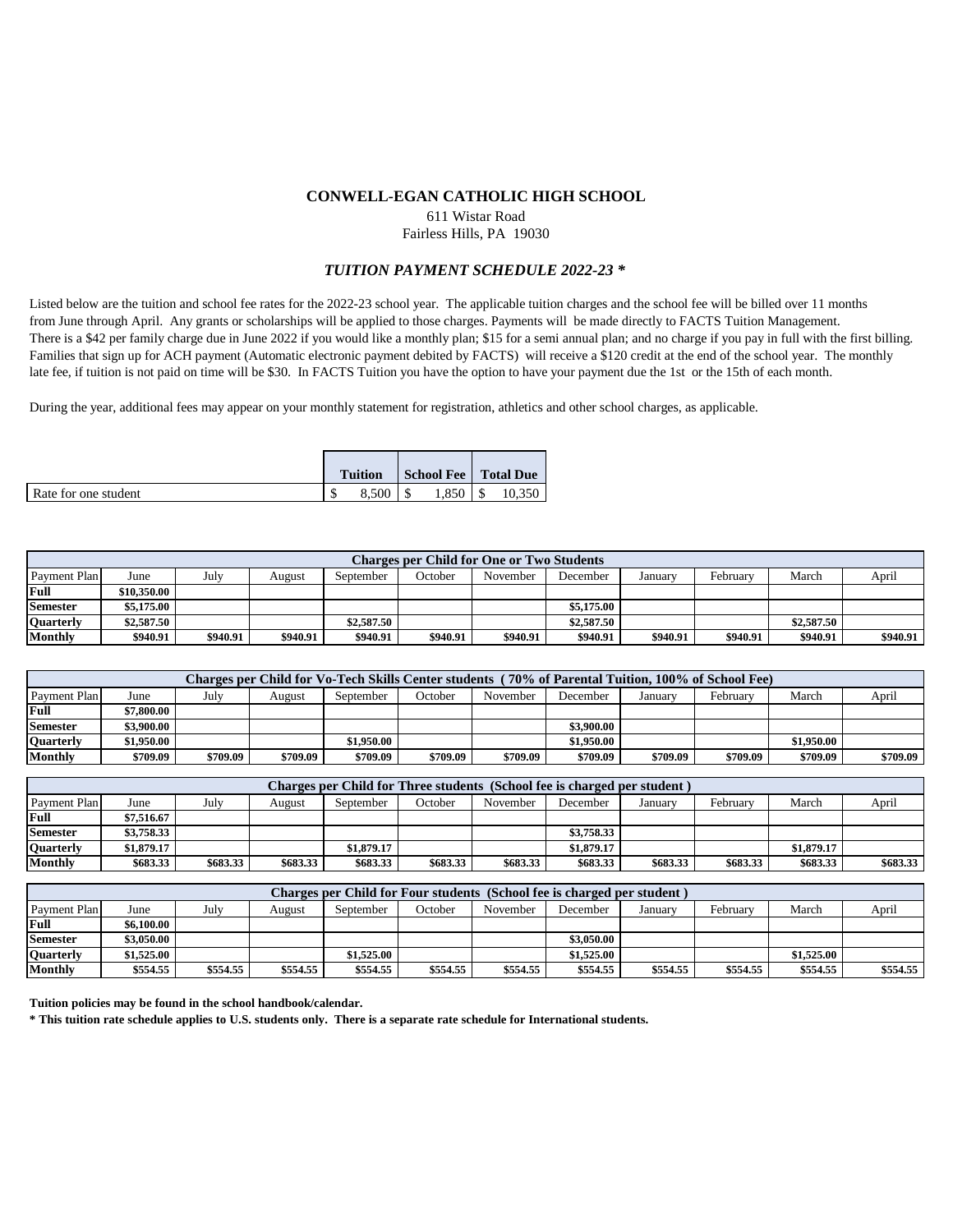# **Tuition Refund Policy for the 2022-23School Year CONWELL-EGAN CATHOLIC HIGH SCHOOL**

Students who leave school prior to April 1st, either voluntarily or because of school policies, receive a pro-rated refund if they have fully paid tuition in advance of the transfer. Scholarship and grant awards are also prorated upon withdrawal. If there is a balance due after adjusting the charges, there is no refund and the balance must be paid before official transcripts can be released.

## **Only Tuition and the School Fee are prorated. Registration fees and various other school fees are non refundable.** Tuition refunds are not provided for withdrawals after March 31st.

The following schedules show the tuition due for students who withdraw during the year. Upon withdrawal, the prorated tuition charge for the month will apply. The amount of your refund will also depend upon other fees due and the amount paid to date. Families who decide not to have their child/guardian in school in September must notify the school as soon as possible, but not later than August 27 to avoid any tuition charge.

#### **For Families Paying the Regular Tuition Rate of \$8,500**

| <b>Withdrawal Date</b>      | <b>Prorated</b><br><b>Tuition</b><br><b>Charge</b> | <b>Prorated</b><br><b>School Fee</b> |
|-----------------------------|----------------------------------------------------|--------------------------------------|
| Prior to August 31          |                                                    |                                      |
| September 1 to September 30 | 1,062.50                                           | 231.25                               |
| October 1 to October 31     | 2,125.00                                           | 462.50                               |
| November 1 to November 30   | 3,187.50                                           | 693.75                               |
| December 1 to December 31   | 4,250.00                                           | 925.00                               |
| January 1 to January 31     | 5,312.50                                           | 1,156.25                             |
| February 1 to February 28   | 6,375.00                                           | 1,387.50                             |
| March 1 to March 31         | 7.437.50                                           | 1,618.75                             |
| After April 1               | 8,500.00                                           | 1.850.00                             |
|                             |                                                    |                                      |